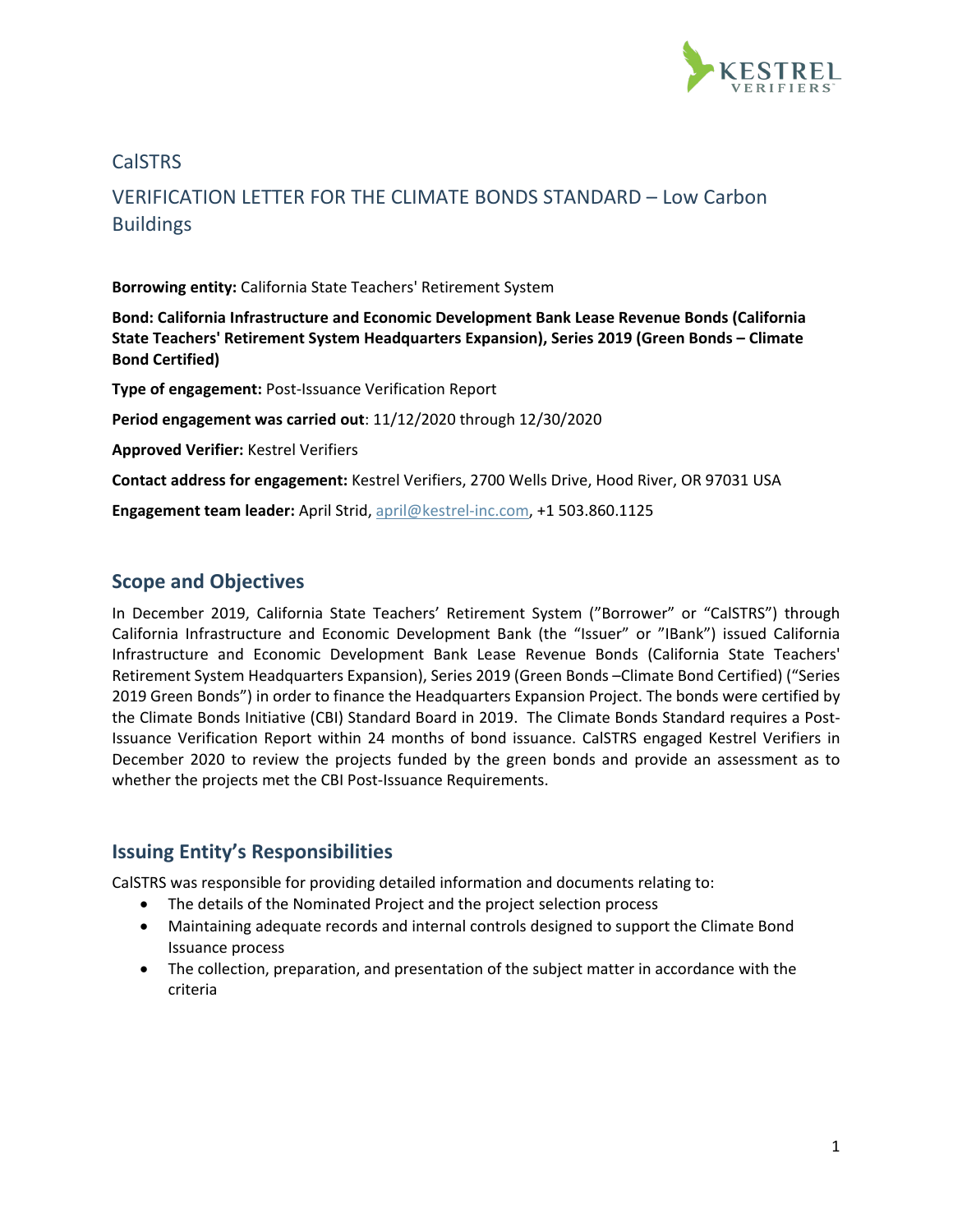

# **Verifier's Responsibilities**

Kestrel Verifiers' responsibilities for confirming this Green Bond's alignment with the Climate Bonds Post-Issuance Certification Requirements include:

- Assess the Issuer's internal processes and controls; including selection process for the project and assets, internal tracking of proceeds, and the allocation system for funds
- Review policies and procedures established by the CalSTRS; including reporting
- Assess the readiness of the CalSTRS and these Green Bonds to conform to the Climate Bonds Standard V2.[1](#page-1-0)<sup>1</sup> and Certification Scheme Sector Criteria for Low Carbon Buildings

## **Independence and Quality Control**

Kestrel Verifiers provides green bonds advisory services for corporate and public finance teams and issuers. For over 20 years, Kestrel has been a trusted advisor to state and local governments, non-profits, and corporations. Kestrel Verifiers certifies that there is no affiliation, involvement, financial or nonfinancial interest in the issuer or the projects discussed. Accredited as an Approved Verifier by the Climate Bonds Initiative in 2017, Kestrel is qualified to evaluate bonds against the Climate Bonds Initiative Standards and Criteria.

### **Assurance Approach**

Our assurance approach was conducted in accordance with the International Standard on Assurance Engagements (ISAE) 3000: Assurance Engagements Other than Audits or Reviews of Historical Financial Information.

<span id="page-1-0"></span><sup>1</sup> Version 3.0 of the Climate Bond Standard was released in December 2019. However, the Series 2019 Green Bonds were certified under Version 2.1 before this release.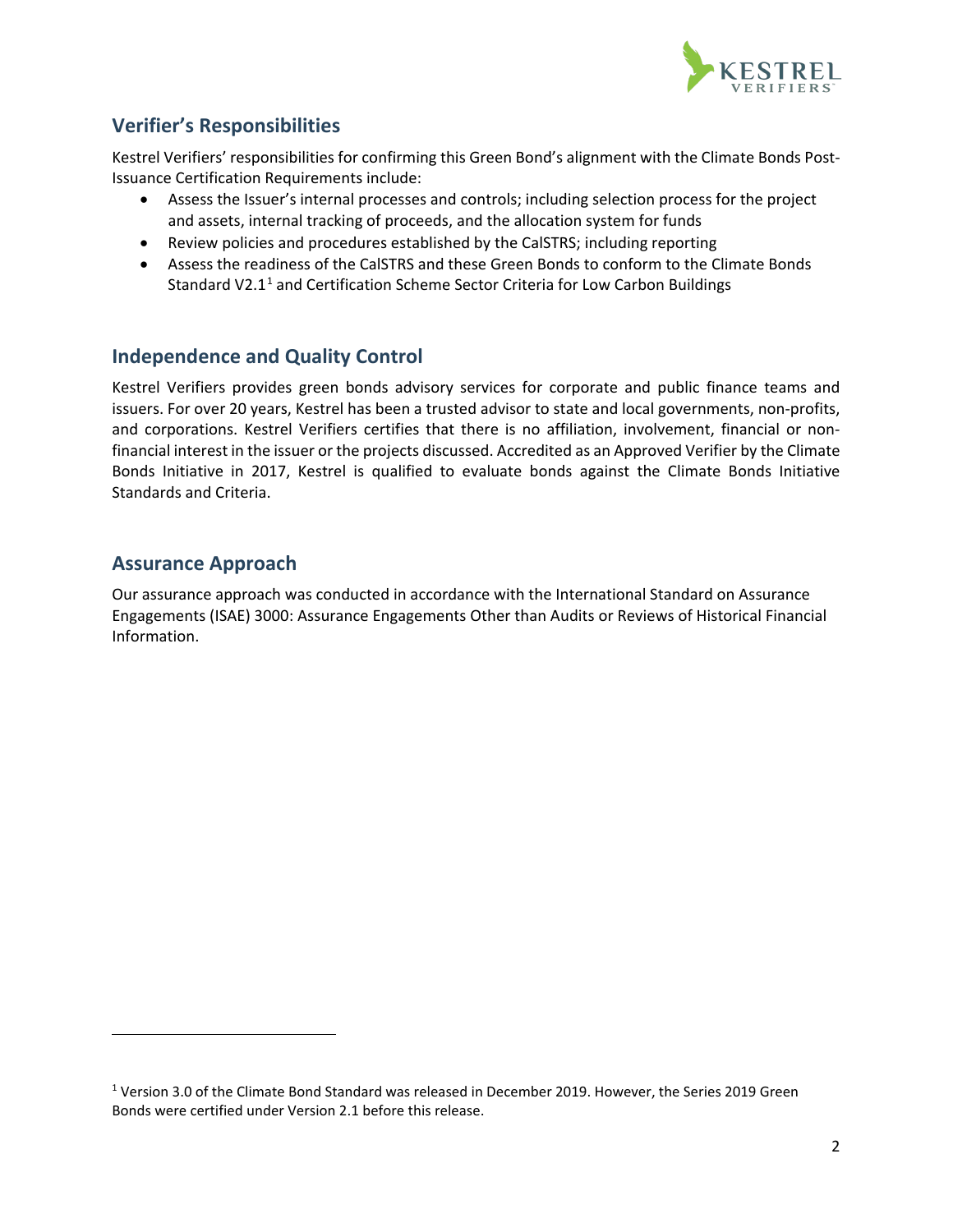

### **Project Overview**

The 2019 Bonds are being used to finance construction of a 510,000 sf<sup>2</sup> energy efficient building (the Headquarters Expansion Project) in West Sacramento, California. The purpose of this project is to expand the existing CalSTRS headquarters building by adding a new, state-of-the-art structure with employee offices, parking, and public amenities. The existing headquarters has had a LEED Platinum certification since 2011 and the expansion is expected to achieve the same robust green building certification.



View of the first office level on the 6th floor from Phase I parking level

## **Status of Project and Construction Update**

The Headquarters Expansion Project is progressing on-schedule. As of November 30, 2020, the project is approximately 29% complete and approximately 29% of the project schedule has elapsed. Excavation was completed and foundation systems have been constructed. Concrete has been poured for lobby levels and parking floors. The estimated project completion date is July 2022.

The project is still expected to receive multiple external green building certifications.

- Initial documentation for LEED review has been submitted. It is anticipated that the project will receive a LEED Platinum certification.
- The WELL Gold certification from the International WELL Being Institute is also anticipated and demonstrates the project's commitment to employee health and wellness. Concepts addressed in the WELL certification include air, water, nourishment, light, movement, thermal comfort, sound, materials, mind, and community.
- The Materials Petal Certification from the International Living Future Institute (ILFI)'s Living Building challenge is progressing as anticipated. Over 3,000 building materials have been researched to date.

There have been no changes to the building design which would affect the eligibility of the project under the Climate Bond Standard Low Carbon Building Criteria.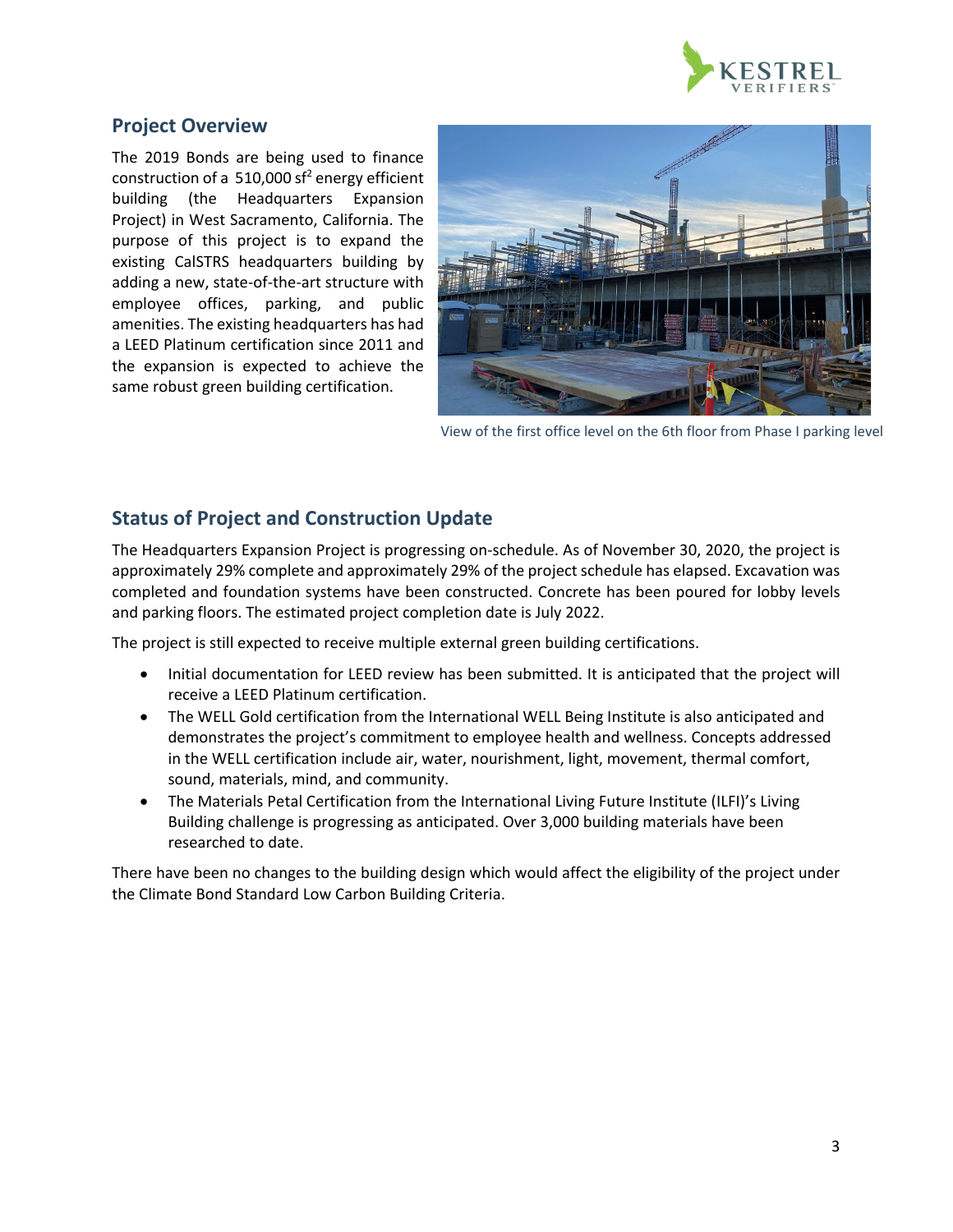



Parking levels from southwest corner of Waterfront and 3rd streets

The project team has consistently met milestones in the established timeline and the Executive Steering Committee evaluates all project decisions at bi-weekly meetings. Twelve change orders have been processed and the project remains within budget.

CalSTRS continues to mitigate project timeline risks. Maintaining communications with planning and approval agencies has kept all parties aware of construction progress and reduced the risk of issues with building code compliance. Contact agencies include City of West Sacramento, Office of the State Fire Marshal, and the Department of the State Architect. COVID-19 has not significantly affected the project timeline since infrastructure workers were deemed to be essential. The effects of COVID-19 on the supply of construction materials are considered to be low-risk.

### **Use of Proceeds Status**

All bond proceeds (100%) are being used exclusively for the Headquarters Expansion Project, capitalized interest, and costs of issuance. CalSTRS has tracked bond proceeds as required and 30% of the full project budget has been expended. Table 1 displays the status of bond proceeds.

| <b>Outstanding Bond Proceeds</b>      | <b>Market Value</b> | <b>Cost Basis</b> |  |
|---------------------------------------|---------------------|-------------------|--|
| Capitalized Interest Account          |                     |                   |  |
| <b>Fidelity Money Market Fund</b>     | \$995.07            | \$995.07          |  |
| U.S. Govt. & Agency Securities        | \$33,374,436.35     | \$32,977,671.11   |  |
| <b>Total Bond Proceed Investments</b> | \$33,375,431.42     | \$32,978,666.18   |  |
| Project Fund                          |                     |                   |  |
| <b>Fidelity Money Market Fund</b>     | \$59,136,543.89     | \$59,136,543.89   |  |
| U.S. Govt. & Agency Securities        | \$165,879,197.17    | \$164,703,548.44  |  |
| <b>Total Bond Proceed Investments</b> | \$225,015,741.06    | \$223,840,092.33  |  |
| <b>Total Bond Proceed Investments</b> | \$258,391,172.48    | \$256,818,758.51  |  |

Table 1. Bond proceed status as of November 27, 2020.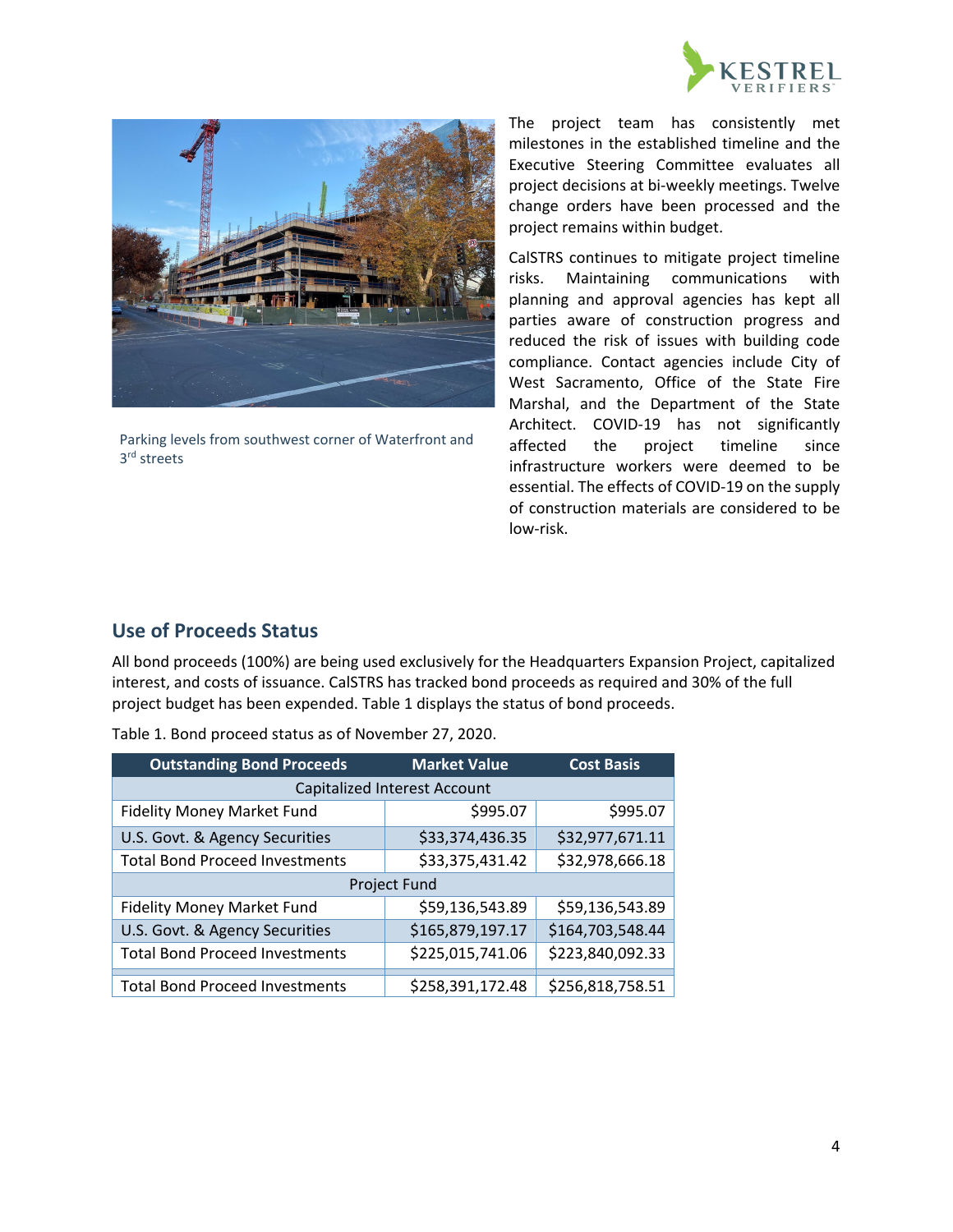

### **Reporting Status**

CalSTRS has posted timely Audited Comprehensive Annual Financial Reports on the Electronic Municipal Market Access system. Additional project information on the Headquarters Expansion Project is available on CalSTRS' website: https://www.calstrs.com/post/calstrs-expanding.

## **Basis of the Opinion**

Kestrel Verifiers' responsibility was to conduct a reasonable assurance engagement to determine whether the CalSTRS Series 2019 Green Bonds met, in all material respects, the requirements of the Climate Bonds Standard. Our reasonable assurance was conducted in accordance with the Climate Bonds Standard V2.1.

Reasonable Assurance Engagements offer a high level of scrutiny over the subject matter and allow the Verifier to be able to positively conclude whether, based on the procedures performed and evidence obtained, the subject matter, in all material respects, meets the criteria of the engagement.

Kestrel Verifiers performed the post-issuance engagement by reviewing the bi-monthly CEO Reports provided by the Issuer and reviewing CalSTRS' internal financial documents which tracked proceeds of the Series 2019 Green Bonds. Kestrel followed the process and criteria established by the Climate Bonds Initiative to ensure compliance with procedures and practices. Upon reviewing evidence and other available information, Kestrel Verifiers is of the opinion that the uses of proceeds of CalSTRS's Series 2019 Green Bonds comply with the Climate Bonds Standard requirements.

Sincerely,

april board

April Strid Kestrel Verifiers December 30, 2020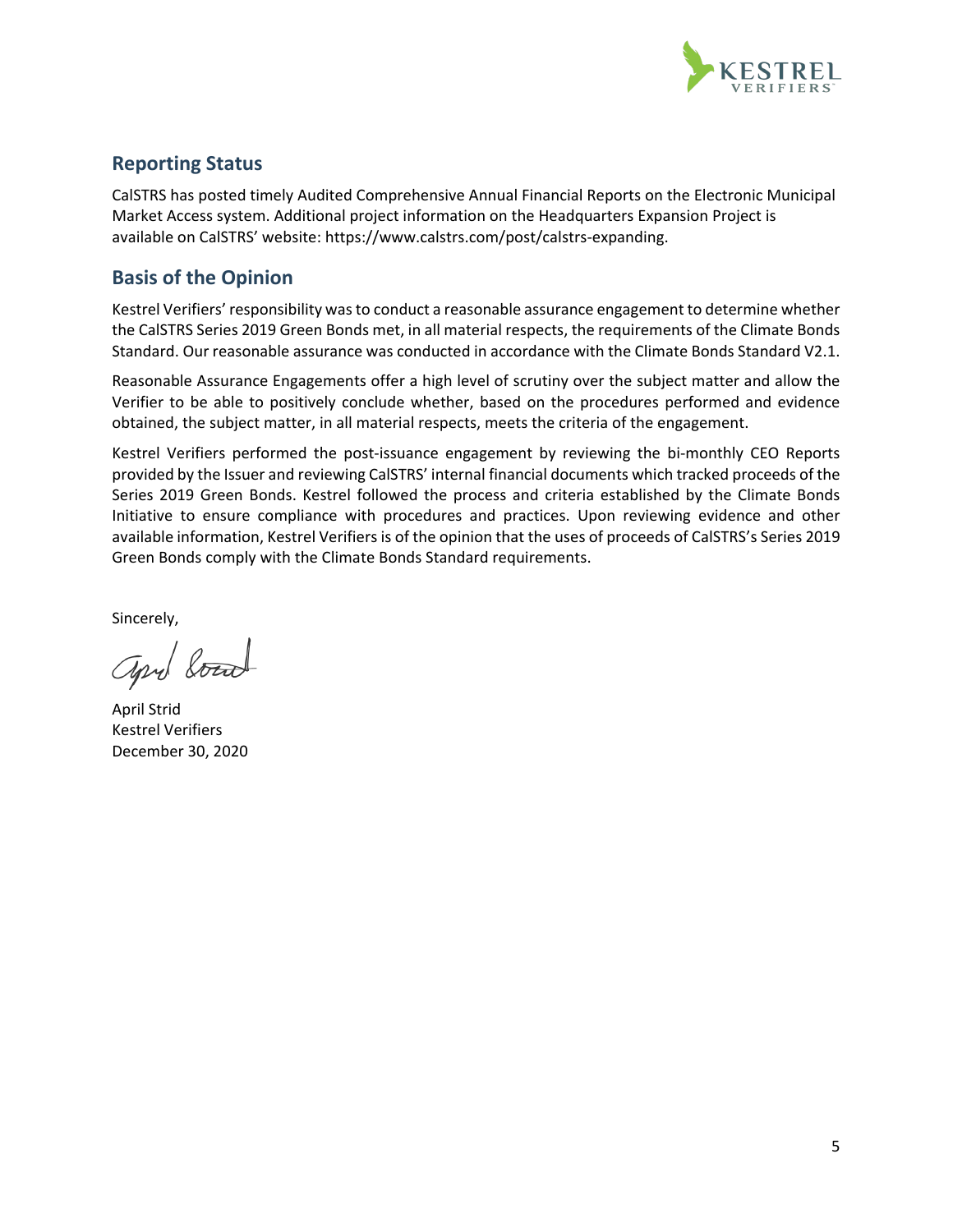

#### **DISCLAIMER**

This report aims to explain how and why the discussed financing meets Climate Bonds Standard based on the information which was available to us during the time of this engagement (December 2020) only. By providing this opinion, Kestrel Verifiers is not certifying the materiality of the projects financed by the Climate Bonds. It was beyond Kestrel Verifiers' scope of work to review issues relating to regulatory compliance and no surveys or site visits were conducted. Furthermore, we are not responsible for surveillance on the project or use of proceeds. The opinion delivered by Kestrel Verifiers does not address financial performance of the Climate Bonds or the effectiveness of allocation of its proceeds. This opinion does not make any assessment of the creditworthiness of the Issuer, or its ability to pay principal and interest when due. This is not a recommendation to buy, sell or hold the Bonds. Kestrel Verifiers is not liable for consequences when third parties use this opinion either to make investment decisions or to undertake any other business transactions. This report may not be altered without the written consent of Kestrel Verifiers.



#### **ABOUT KESTREL VERIFIERS**

For 20 years Kestrel has been a trusted consultant in environmental finance. Kestrel Verifiers, a division of Kestrel 360, Inc. is a Climate Bonds Initiative Approved Verifier qualified to verify transactions in all asset classes worldwide. Kestrel is a US-based certified Women's Business Enterprise.

For more information, [visit www.kestrelverifiers.com](http://www.kestrelverifiers.com/)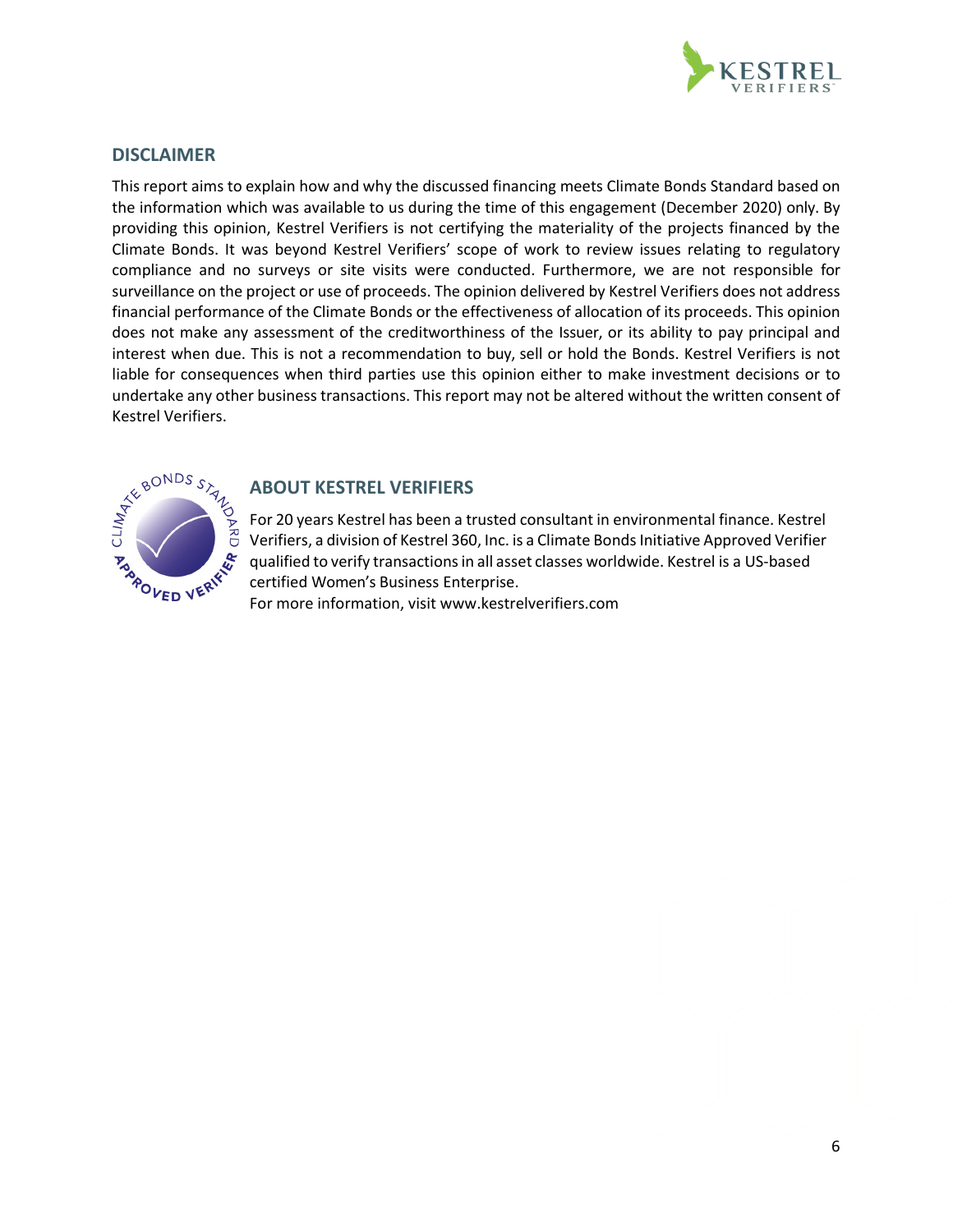

# **Appendix 1. Climate Bonds Standard Version 3.0 Post-Issuance Certification Checklist**

| <b>5. Use of Proceeds</b>                                                                                                                                                                                                                                                                                                                                                                                                   |                                                                                                                                                                            |                           |
|-----------------------------------------------------------------------------------------------------------------------------------------------------------------------------------------------------------------------------------------------------------------------------------------------------------------------------------------------------------------------------------------------------------------------------|----------------------------------------------------------------------------------------------------------------------------------------------------------------------------|---------------------------|
| <b>Climate Bonds Standard Requirement</b>                                                                                                                                                                                                                                                                                                                                                                                   | <b>Findings</b>                                                                                                                                                            | Requirement<br><b>Met</b> |
| 5.1. The Net Proceeds of the Bond shall be allocated to the Nominated<br>Projects & Assets.                                                                                                                                                                                                                                                                                                                                 | The Issuer confirms that the proceeds have partially been<br>allocated to the Low Carbon Building Project and all proceeds are<br>expected to be allocated to the project. | Yes                       |
| 5.2. All nominated Projects & Assets shall meet the documented<br>objectives of the Bond as stated under Clause 6.1.1 and shall be in<br>conformance with the requirements of Part C of the Climate Bonds<br>Standard.                                                                                                                                                                                                      | The objective of the bond is to finance expansion of the CalSTRS<br>Headquarters and achieve a net zero energy footprint.                                                  | Yes                       |
| 5.3. The Issuer shall allocate the Net Proceeds to Nominated Projects &<br>Assets within 24 months of issuance of the Bond, or the Issuer shall<br>disclose in post-issuance reporting as per clause 8.3 the estimated<br>timeline for allocation of net proceeds to Nominated Projects & Assets.<br>Net proceeds may be reallocated to other Nominated Projects & Assets<br>at any time while the Bond remainsoutstanding. | Bond proceeds shall only be distributed to the Nominated Project.<br>Project completion is scheduled for 2022.                                                             | Yes                       |
| 5.4. Nominated Projects & Assets shall not be nominated to other<br>Certified Climate Bonds, Certified Climate Loans, Certified Climate Debt<br>Instruments, green bonds, green loans or other labelled instruments<br>(such as social bonds or SDG bonds) unless it is demonstrated by the<br>Issuer that:                                                                                                                 | The Nominated Project & Assets have not been and will not be<br>nominated to other green debt instruments.                                                                 | Yes                       |
| 5.4.1. distinct portions of the Nominated Projects & Assets are being<br>fundedby different Certified Climate Bonds, Certified Climate Loans,<br>Certified Climate Debt Instruments, green bonds, green loans or other<br>labelled instruments or;                                                                                                                                                                          | N/A                                                                                                                                                                        | N/A                       |
| 5.4.2. the existing Certified Climate Bond, Certified Climate Loan or<br>Certified Climate Debt Instrument is being refinanced via another<br>Certified Climate Bond, Certified Climate Loan or Certified Climate<br>Debt Instrument.                                                                                                                                                                                       | N/A                                                                                                                                                                        | N/A                       |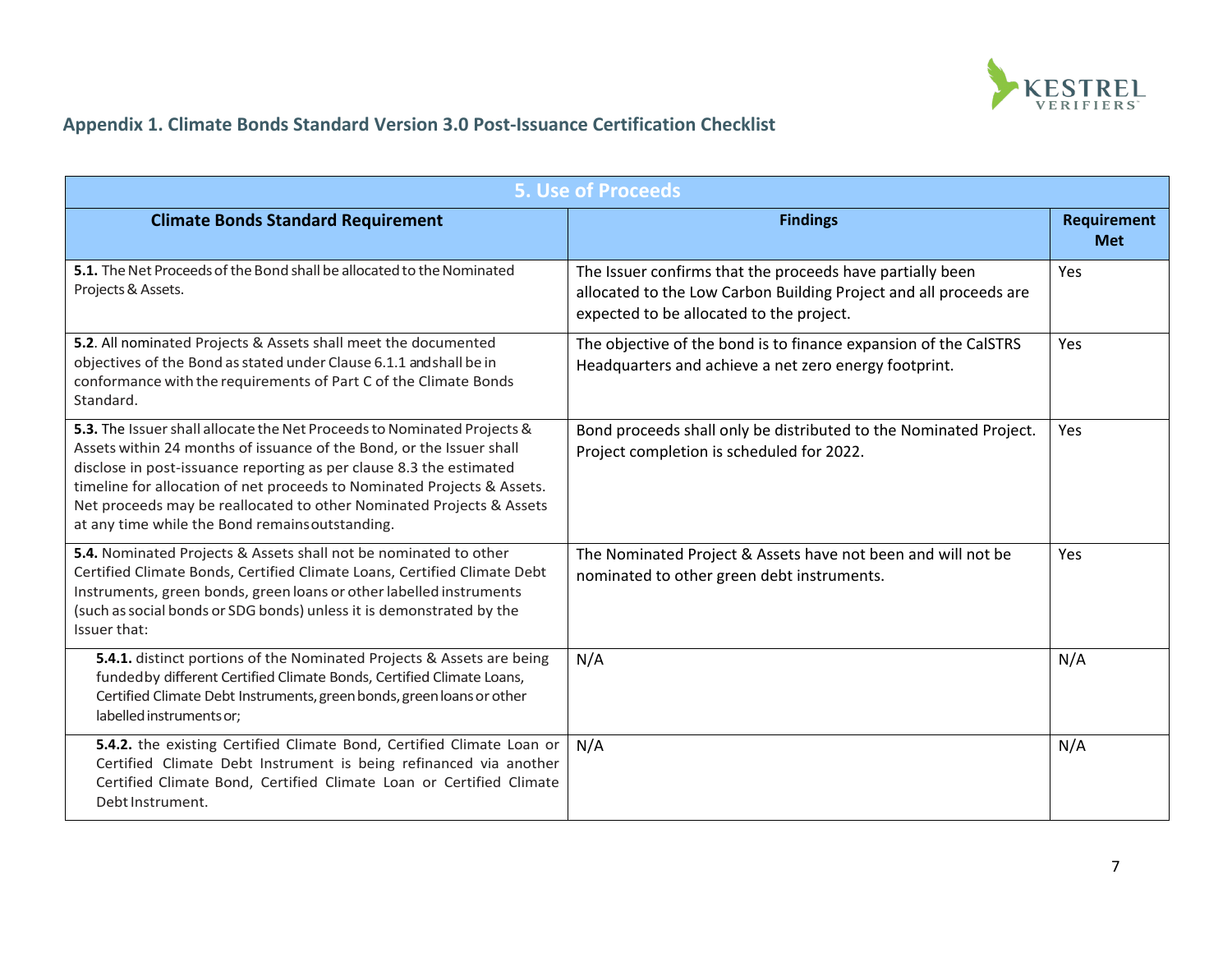

| 5.5. Where a proportion of the Net Proceeds of the Bond are used for<br>refinancing, the Issuer shall track the share of the Net Proceeds used for<br>financing and refinancing and identify which Nominated Projects & Assets<br>may be refinanced. This may also include the expected look-back period for<br>refinanced Nominated Projects & Assets.                                                                                                                                   | N/A                                                                                                                                   | N/A        |
|-------------------------------------------------------------------------------------------------------------------------------------------------------------------------------------------------------------------------------------------------------------------------------------------------------------------------------------------------------------------------------------------------------------------------------------------------------------------------------------------|---------------------------------------------------------------------------------------------------------------------------------------|------------|
| 5.6 The Net Proceeds of the Bond shall be tracked by the Issuer following a<br>formal internal process which is documented in accordance with Clause<br>3.1.                                                                                                                                                                                                                                                                                                                              | Net Proceeds of the bond are tracked internally in an appropriate<br>manner.                                                          | Yes        |
| 5.7. The Net Proceeds of the Bond shall be no greater than the Issuer's<br>total investment exposure or debt obligation to the Nominated Projects &<br>Assets, or the relevant proportion of the total Market Value of the<br>Nominated Projects & Assets which are owned or financed by the Issuer.                                                                                                                                                                                      | The Issuer has confirmed that the Net Proceeds of the bond shall<br>be no greater than the total investment in the Nominated Project. | <b>Yes</b> |
| 5.8. Additional Nominated Project & Assets may be added to, or used to<br>substitute or replenish, the portfolio of Nominated Project & Assets as<br>long as the additional Nominated Project & Assets are eligible under Part<br>C of the Climate Bonds Standard and are consistent with the Bond's<br>objective as set out in Clause 6.1.1.                                                                                                                                             | The Nominated Project & Asset only consists of the Headquarters<br>Expansion Project.                                                 | Yes        |
| 5.8.1 . Where additional Nominated Projects & Assets are covered by<br>Sector Eligibility Criteria which were not included in the scope of<br>either the Pre-Issuance Verification or the Post-Issuance Verification<br>engagements, the Issuer shall engage a Verifier to provide a Verifier's<br>Report covering at least the conformance of the additional<br>Nominated Projects & Assets with the relevant Sector Eligibility Criteria<br>under Part C of the Climate Bonds Standard. | N/A                                                                                                                                   | N/A        |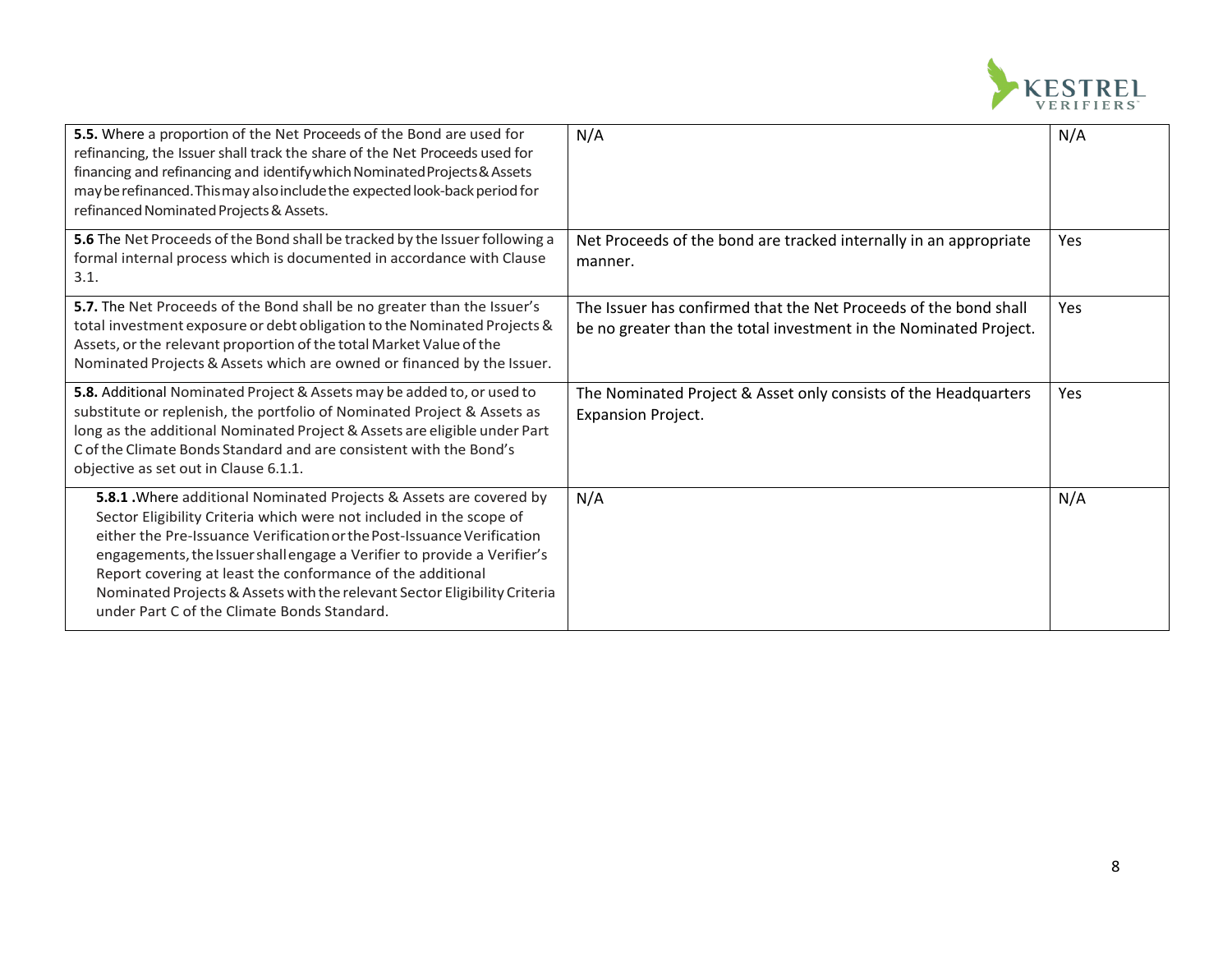

| 6. Process for Evaluation and Selection of Projects & Assets                                                                                                                                                       |                                                                                                                                                                                                                                                                                              |                                  |  |
|--------------------------------------------------------------------------------------------------------------------------------------------------------------------------------------------------------------------|----------------------------------------------------------------------------------------------------------------------------------------------------------------------------------------------------------------------------------------------------------------------------------------------|----------------------------------|--|
| <b>Climate Bonds Standard Requirement</b>                                                                                                                                                                          | <b>Findings</b>                                                                                                                                                                                                                                                                              | <b>Requirement</b><br><b>Met</b> |  |
| 6.1. The Issuer shall document and maintain a decision-making process<br>which it uses to determine the continuing eligibility of the Nominated<br>Projects & Assets. This includes, without limitation:           | The Issuer has a standard decision-making process for the<br>Headquarters Expansion Project. CalSTRS' Green Bond Framework<br>establishes the principles and processes for determining<br>continuing eligibility and each of the elements below (6.1.1, 6.1.2.,<br>$6.1.3., 6.1.4, 6.1.5$ ). | Yes                              |  |
| 6.1.1. A statement on the climate-related objectives of the Bond;                                                                                                                                                  |                                                                                                                                                                                                                                                                                              | Yes                              |  |
| 6.1.2. How the climate-related objectives of the Bond are positioned<br>within. the context of the Issuer's overarching objectives, strategy,<br>policy and/or processes relating to environmental sustainability; |                                                                                                                                                                                                                                                                                              | Yes                              |  |
| <b>6.1.3.</b> The Issuer's rationale for issuing the Bond;                                                                                                                                                         |                                                                                                                                                                                                                                                                                              | Yes                              |  |
| 6.1.4. A process to determine whether the Nominated Projects &<br>Assets meet the eligibility requirements specified in Part C of the<br>Climate Bonds Standard;                                                   |                                                                                                                                                                                                                                                                                              | Yes                              |  |
| 6.1.5. Other information provided by the Issuer as described in Clause<br>2.2                                                                                                                                      |                                                                                                                                                                                                                                                                                              | Yes                              |  |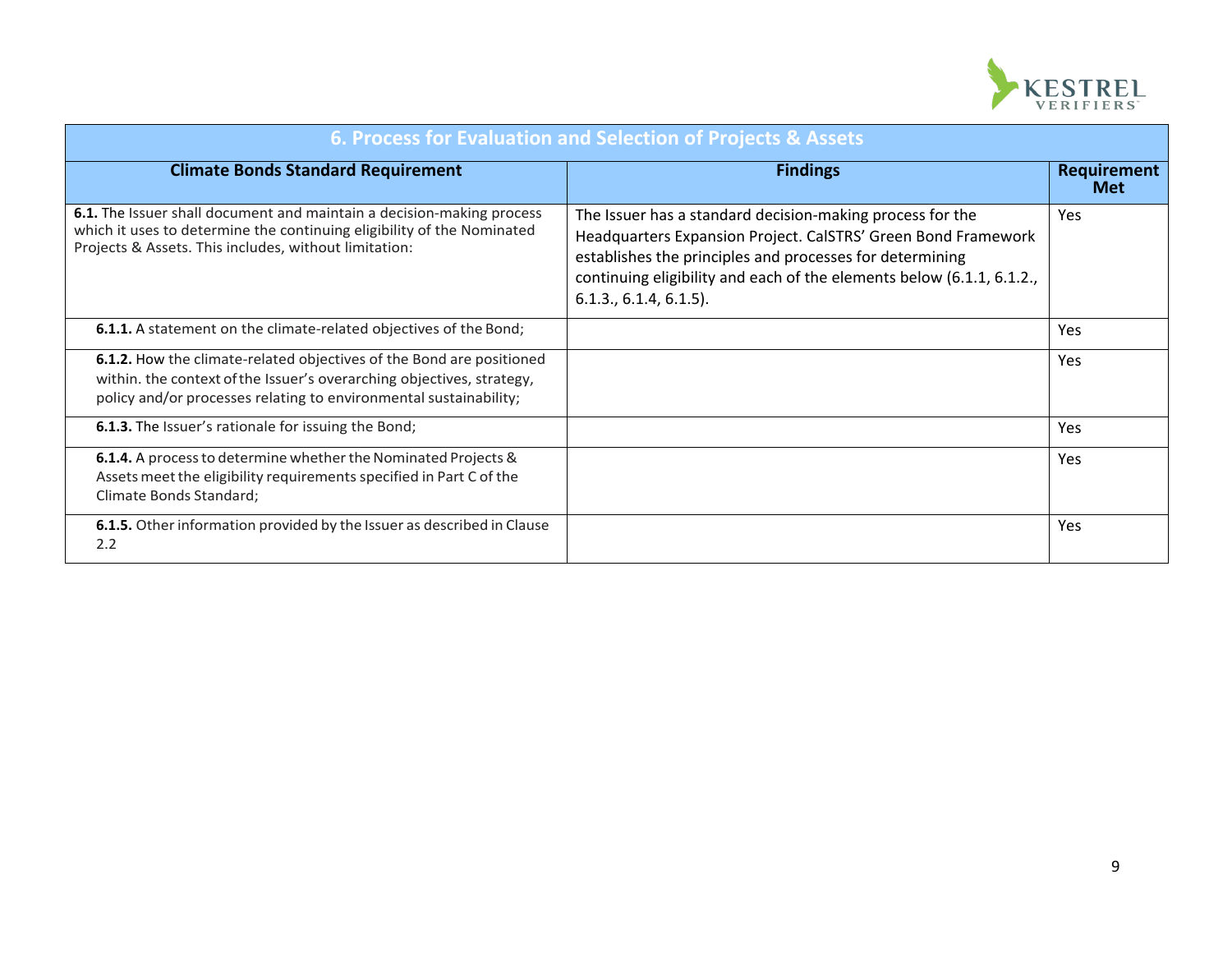

| <b>7. Management of Proceeds</b>                                                                                                                                                                                                                                           |                                                                                                                        |                                  |
|----------------------------------------------------------------------------------------------------------------------------------------------------------------------------------------------------------------------------------------------------------------------------|------------------------------------------------------------------------------------------------------------------------|----------------------------------|
| <b>Climate Bonds Standard Requirement</b>                                                                                                                                                                                                                                  | <b>Findings</b>                                                                                                        | <b>Requirement</b><br><b>Met</b> |
| 7.1. The Net Proceeds of the Bond shall be credited to a sub account, moved<br>to a sub-portfolioor otherwise identified by the Issuer in an appropriate<br>manner, and documented.                                                                                        | Bond proceeds are tracked separately from other funds and<br>accounts.                                                 | Yes                              |
| 7.2. The Issuer of the Bond shall maintain the earmarking process to<br>manage and account for allocation of Net Proceeds to the Nominated<br>Projects & Assets as described in Clause 3.1.3                                                                               | The proceeds have been earmarked for a single project and the<br>Issuer manages draws on the bond account as required. | Yes                              |
| 7.3. While the Bond remains outstanding, the balance of the tracked Net<br>Proceeds shall be reduced by amounts allocated to Nominated Projects<br>& Assets. Pending such allocations to Nominated Projects & Assets, the<br>balance of unallocated Net Proceeds shall be: | Proceeds have either been allocated to the Nominated Project or<br>held in temporary investments as described below.   | Yes                              |
| 7.3.1. Held in temporary investment instruments that are cash, or cash<br>equivalent instruments, within a Treasury function; or                                                                                                                                           | A portion of proceeds are held in temporary investments in U.S.<br>Government securities and money market funds.       | Yes                              |
| 7.3.2. Held in temporary investment instruments that do not include<br>greenhouse gas intensive projects which are inconsistent with the<br>delivery of a low carbon and climate resilient economy; or                                                                     | N/A                                                                                                                    | N/A                              |
| 7.3.3. Applied to temporarily reduce indebtedness of a revolving<br>nature before being redrawn for investments or disbursements to<br>Nominated Projects & Assets.                                                                                                        | N/A                                                                                                                    | N/A                              |